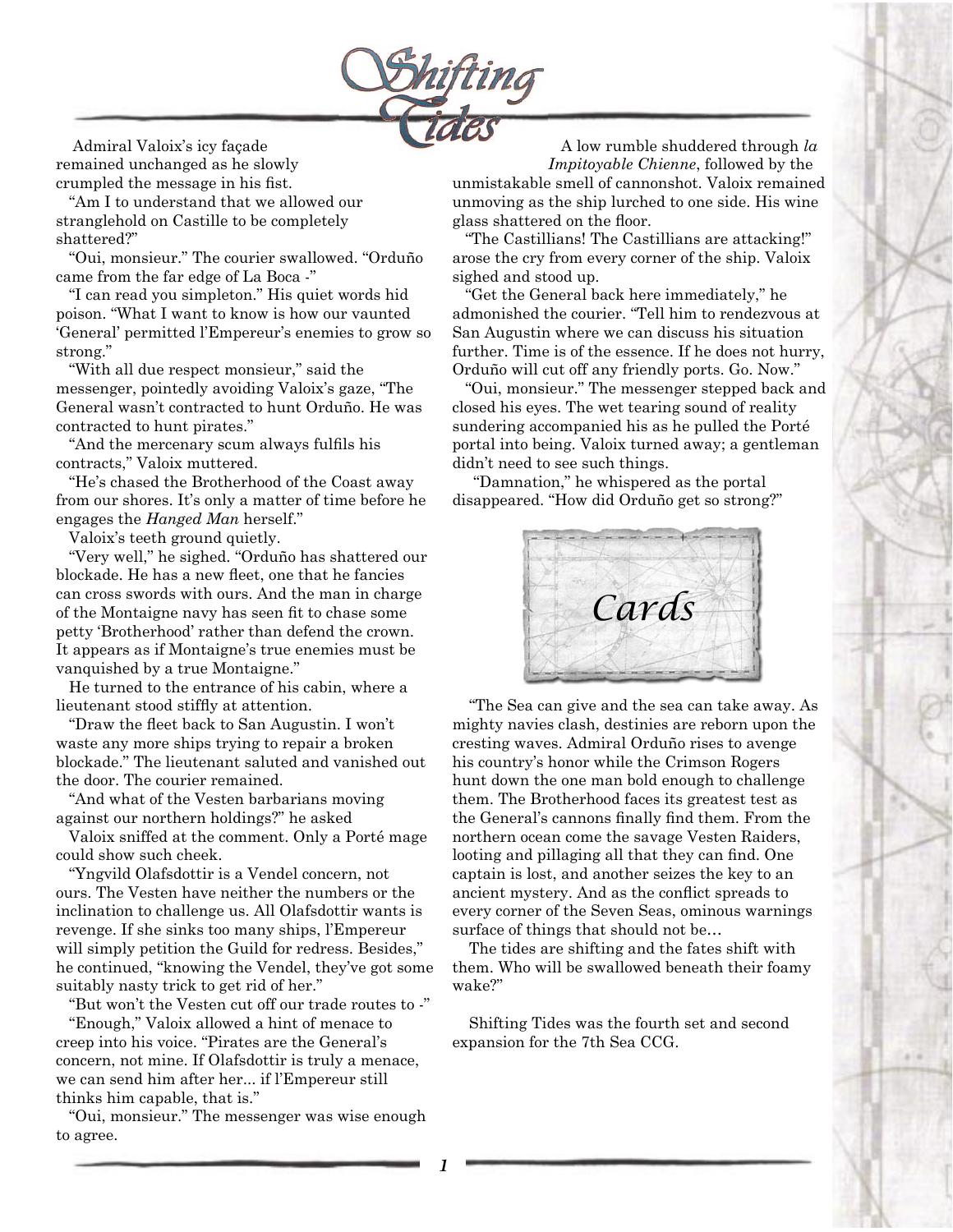## *Actions*

## **"...No Barter..."** (U) 1Ad/- [D/p/t]

You must have "No Banter..." in play to play this card. Until the end of the turn, players may not complete Adventures, or put Adventures into play.

*The scythe cut through blade and flesh alike. For the first time in his life, Berek felt fear gnawing at his heart.*

## **"...No Quarter!"** (R) -/- [D/p/t]

You must have "...No Barter..." in play to play this card. Until the end of the turn, players may not tack Crew to absorb Hits. *Reis looked down as Berek toppled overboard and vanished beneath the foam. "No one steals from me, Sea Dog."*

## **"Allow Me..."** (U) -/- [D/p/t]

You may only play this card if you have a Heroic Captain. React: Play when another player is suffering Hits. They suffer 2 fewer Hits (minimum 0). This card attaches to one of your Heroic Crew. This Attachment gives a +1 Swashbuckling.

## **"Beat You To It!"** (R) -/- [D/p/t]

Target one of your opponent's uncompleted Adventures in play, if you have a copy of that Adventure in your hand. Attach your Adventure to the target's Sea. Discard the targeted Adventure.

## **"Don't Mess With Me, Boy!"** (R) -/- [S/d/p]

Target one of your Crew. For each Eye, Face, Arm, or Leg card they have attached, the Crew gains +1 to each of their skills until the end of the turn.

#### **"Listen!"** (U) 2In/4In [D/p/t]

Target a Crew with more Attachments than their Captain. Sink that Crew.

*"Berek said te leave, an' we're leavin'!" Bonnie screamed. "Or else Reis paints his sails with our blood!"*

#### **"No Banter..."** (C) 2In/- [D/p/t]

Until the end of turn, other Captains produce 1 less Influence when they tack to produce Influence (minimum 0).

*Berek held desperately to the scythe's handle. He just needed a few minutes until Bonnie could cut the lines...*

## **"Please, Take Your Time!"** (U) 1In/- [D/p/t]

You may only play this card if you have a Heroic Captain. Target another player. That player may draw 1 card. Move your Ship to an adjacent Sea.

*"If you want to repair my ship, Gosse, the least I can do is let you rob me blind." - Allende*

#### **"Repel Boarders!"** (C) 2Sw/6Sw [S/d/p]

React: Play immediately after you suffer hits during a Boarding. Target the other Ship in the Boarding. This Boarding is ended. *"Here they come!" Allende shouted. As the Montaigne crossed the breach, he could see the General on the far side - smiling at him.*

#### **"That Hurts!"** (U) -/- [D/p/t]

React: Play when you are suffering Hits. Sink one of your Ship Attachments to absorb 5 Hits.

*"Well, at least our booty's safe. I... It hit where?!" - Blacktooth Bill*

#### **Barnacles** (U) 4Ad/- [S/d/p]

Other players may not use the Free Move ability listed on their Ship cards for the remainder of the turn. *"The big one looks like me wife..."*

## **Blows Up In Your Face** (U) -/- [S/d/p]

React: Play when a player tacks an Attachment and is inflicting Hits on you. Reduce the Hits inflicted to zero. Target and discard that Attachment and all cards attached to that Crew with the same title.

*"Don't worry, monkeys can't load guns..."*

#### **Boarded By Skeletons** (R) -/M+0 [D/p/t]

Target a Ship in the Trade Sea. Inflict 3 Hits on that Ship. *When told of the attack, Captain Gosse's cheeful face grew serious. "Set sail for the Trade Sea," he ordered, "I have a bad feeling about this."*

### **Burn Their Sails** (R) -/M+3 [S/d/p]

Target another Ship. Reduce that Ship's total Sailing by 10 (minimum 0) for purposes of determining initiative during the next turn.

*"You have spent years strangling my nation, senores. It is only fitting that you remain now that the tables have turned." - Manuel Dejavez*

## **Challenge to a Duel** (C) -/- [S/d/p]

Target one of your Crew and one untacked Crew with two or more Attachments (except a Captain) on another Ship. Play a card from your hand as a Boarding Attack to begin a Duel between the two Crew. (The two Crews are considered to have been pushed forward for a Boarding Attack as if your Ships were involved in a Boarding. Any Hits inflicted to a target beyond those required to sink it are reduced to 0).

#### **Close Range Cannon Volley** (C) -/- [D/p/t]

Target another Ship in this Sea. Pay 2 Cannon and 2 Sailing to produce a Cannon Attack which inflicts 5 Hits on that Ship. *"Say that again, fellas - the part about me mother..."*

#### **Desperate Move** (R) -/- [S/d/p]

React: Play before you play a Boarding Attack. Draw two cards. *"A gun... please let me find a gun..."*

#### **Errant Match** (C) 1Sw/4Sw [D/p/t]

React: Play immediately after another player has absorbed hits. Target one Ship Attachment on that Ship. The Attachment is discarded.

*"It's a good thing those powder kegs aren't leaking." -Simon the bosun*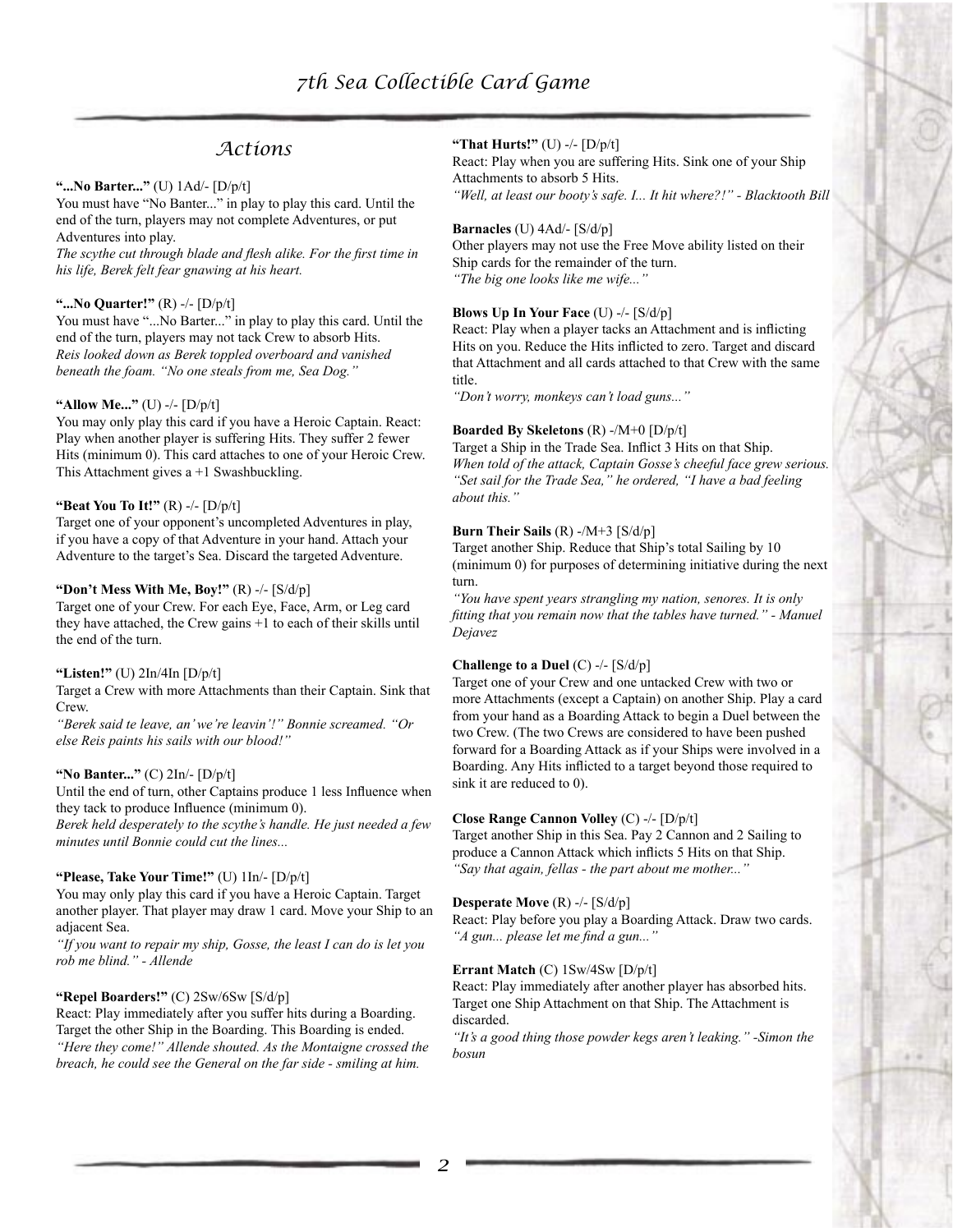## **Fire and Steel** (R) 5Ad/- [D/p/t]

You may only play this card if you have a Vesten Captain. Target and sink an uncompleted Adventure in this Sea.

*"I wonder if they can use their gold to pay off the sharks?" - Red Thorfild*

#### **Haunted by the Past** (R) -/- [D/p/t]

You may only play this card if you have a Vesten Captain. React: Play when you are inflicting Hits. You inflict 1 extra Hit. Every night, she sees her father lying dead from a Vendel blade. And every

*night his pale corpse tells her the same thing - "Make them bleed."*

#### **Headed Out** (U) 3In/7In [D/p/t]

Target one Crew on a Ship that is of a different faction than that Ship's Captain. Discard that Crew.

*"West of Avalon." Cosette pointed at the map. "That's our last sign of civilized land. Call McCormick your captain or get off at Carleon: those are your only choices."*

### **Heroic Stand** (U) -/- [D/p/t]

React: Play when your opponent in a Boarding pushes a Crew forward to start a Boarding Attack. Push one of your tacked Heroic Crew forward to fight against theirs.

*Sean threw himself at the boarding Montaigne, buying Alesio a few precious seconds.*

## **Into the Fog** (C) M+2/- [S/d/p]

Weather React: Play when you are suffering Hits. Reduce the Hits suffered to zero. This card may not be played during a Boarding. *The Montaigne gunners looked for a target, but could find none. Hidden by the mist, Orduno's fleet grew closer...*

### **Lady's Kiss** (C) 2Ad/- [S/d/p]

Target one of your Heroic Crew. That Crew gains +2 to all skills until the end of the turn.

*"You can't fool me, 'Tom,'" Berek smiled. "And I need a lady's kiss before I face that monster."*

#### **Last Second Escape!** (C) -/M [D/p/t]

React: Target a Cannon Attack inflicting Hits on your Ship. Cancel the attack, then move your Ship to an adjacent Sea. React: Target a Ship that is starting a Boarding with your Ship. The Boarding attempt is canceled, then move your Ship to an adjacent Sea.

#### **Lightening the Load** (U) -/- [S/d/p]

You may only play this card if you have a Villainous Captain. Discard one of your Crew (except a Captain) from play to move your Ship to an adjacent Sea.

*Kheired-Din was impassive. "Throw them overboard. Perhaps Theus can teach them the benefits of obedience."*

#### **Major Hull Damage** (R) -/- [S/d/p]

React: Play this card when you are suffering Hits to absorb 8 Hits. This card attaches to your Ship as a Damage Attachment. This card counts as 2 Crew toward your Crew maximum. Your Ship's move cost is increased by 2 while this card is in play. You may sink this Attachment by tacking 6 Swashbuckling as an action. You may not sink or discard this card with other card effects.

## **Minor Hull Damage** (C) -/- [D/p/t]

React: Play this card when you are suffering Hits to absorb 4 Hits. This card attaches to your Ship as a Damage attachment. This card counts as 1 Crew toward your Crew maximum. Your Ship's move cost is increased by 1 while this card is in play. You may sink this Attachment by tacking 3 Swashbuckling as an action. You may not sink or discard this card with other card effects.

#### **Obscured by Smoke** (U) -/- [D/p/t]

Play when your Ship is suffering more than 7 Hits from a Cannon Attack. Reduce the Hits inflicted by the attack to 7. *"Where are they?" he heard the Montaigne cry. "Where are they?" Domingo grinned and readied his cutlass.*

#### **Poor Jack** (C) -/- [S/d/p]

React: Play when one of your Crew is sunk. You may attach all of that Crew's Item attachments to one of your Crews which may attach them. Tack the Crew (if untacked) receiving the Items. *"He... he was a fine sailor." The General spoke almost grudgingly. "But there are other fine sailors here who need these more than he does."*

#### **Reporting Drunk** (C) -/- [D/p/t]

React: Play when another player hires a Crew card. Target and tack that Crew.

*"Izh not drinkin'... izh more uv a drownin', actually..."*

## **Sharp Shooter** (U) 2Sa/- [S/d/p]

React: Play immediately after a Crew with Swashbuckling less than 3 tacks to absorb Hits from a Boarding Attack. Target and sink that Crew.

*"Just a little closer, lad, and I'll blast your... Hey, that guy owes me money!"*

#### **Shot Across the Bow** (R) -/- [S/d/p]

You may only play this card if you have a Heroic Captain. React: Play when you perform a Cannon Attack against a ship. Reduce the Hits inflicted to 0 and attach this card to one of your Crew which produced Cannon. This Attachment gives a +3 Cannon.

#### **Tar, Tar, and More Tar**  $(R)$  -/-  $[D/p/t]$

React: Play when you are suffering Hits. If your Ship is the only Ship in this Sea, you suffer 4 fewer Hits.

*"Just keep the fire out of the powder room and we'll be fine." - Grimey Stubbs*

#### **To Fight Another Day** (R) 1Ad/- [D/p/t]

React: Play when another player is discarding or sinking one of your Sea Attachments. Your Sea Attachment remains in play. *Bonnie cut the last rope and the Black Dawn sped away. "I swear," she whispered back at Reis. "I swear that someday you'll pay."*

#### **Vesten Pride** (R) -/- [D/p/t]

Until the end of the turn, your Vesten Crew inflict 1 extra Hit during Boarding Attacks. If there is another Vesten Ship in play, then until the end of the turn your Vesten Crew inflict 1 extra Hit during Boarding Attacks (2 extra Hits total).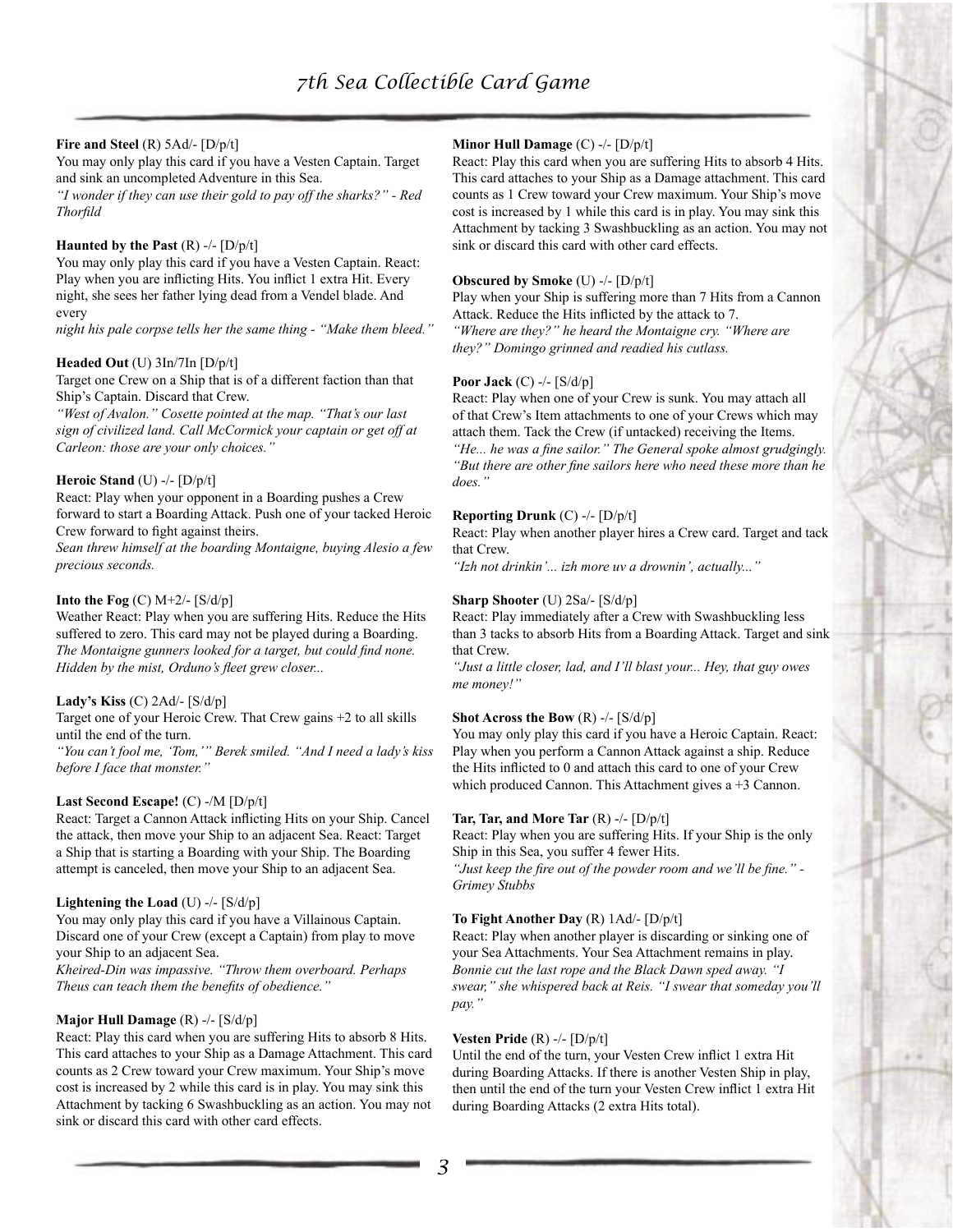## **Victory for the Bold** (U) -/- [S/d/p]

React: Play this card when you complete an Adventure if there is another Ship in this Sea. Move your Ship to an adjacent Sea. *"If any wish to ally themselves with Vendel gold, we'll have to show them the price of their vanity..."*

## **Vodanken's Breath** (R) 2Ad/- [D/p/t]

Weather Target a Sea. Until the end of this turn, Ships suffer 3 Hits when they enter that Sea. Ships may avoid suffering these Hits by paying Sailing equal to their move cost.

## **Would Be Traders** (C) -/- [D/p/t]

React: Play when you are paying an influence cose to produce 2 Influence. Your ship suffers 3 Hits.

*"Adds a bang to any meal; you know how the Castillians love their spices." - "Lyin'" John Fox*

## **Wounded** (R) -/- [D/p/t]

React: Play when you are tacking a Crew to absorb hits. That Crew absorbs 3 extra hits, and this card attaches to the Crew. This Crew may not untack while Wounded is attached - discard Wounded instead.

## *Crew*

## **"Brother" Mattias Brewer** (U) Sea Dogs 4I

C:0 S:0 A:3 I:1 Sw:2 [P/c/t]

Heroic Mattais gains +2 Adventuring when tacking to produce Adventuring to complete an Artifact Adventure.

*"As the First Book of the Prophet says, 'Beer is Good.' Well, it doesn't say that, but it really should. Perhaps the text can be amended..."* 

**"Long Tall" Harry** (R) Sea Dogs 6I C:0 S:3 A:1 I:1 Sw:1 [P/c/t] Unique … Loyal … Topman When Harry tacks to pay Sailing to attempt a Boarding, the cancel cost of the Boarding is increased by 2.

*"It's Syrneth all right. I wonder what it would do if we nailed it to the crow's nest?"*

## **"Lucky" Vandrad Hallvardson** (C) Vesten 3I

C:0 S:3 A:0 I:0 Sw:1 [P/c/t]

Topman When Vandrad tacks to absorb hits, he absorbs 2 extra hits.

*He's never fallen from the rigging. Not once. Not ever.* 

**Alister McGurk** (C) Sea Dogs 3I C:2 S:0 A:0 I:0 Sw:1 [P/c/t] Gunner Tack Alister when you are paying the Sailing cost to begin a Boarding. Alister produces Sailing equal to your Ship's move cost.

*"McGurk! McGurk! It's Highland, ye wine-slurpin' chum monkey!"* 

### **Ambroise Praisse du Richetoisse** (U) Montaigne 3I C:2 S:0 A:0 I:0 Sw:2 [P/c/t]

Loyal … Swordsman +1 … Porte 1 Ambroise has -1 Cannon for every PortÈ card you attach to him. You may not attach a PortÈ card to Ambroise if his Cannon is less than 1.

*"He pulls a dozen men through at once. That can't be safe." - Gerard Rois-et-Reines* 

**Arnlaug Rijs Bragison** (C) Vesten 4I C:3 S:0 A:0 I:0 Sw:2 [P/c/t] Gunner React: Tack Arnlaug instead of performing a Boarding Attack. Discard the top card of your deck. If the Boarding Attack on the discard is a Thrust or Dagger, Arnlaug inflicts 3 Hits on the other Ship in the Boarding.

**Augusto de Augustin** (R) Castille 6I C:0 S:0 A:0 I:1 Sw:4 [P/c/t] Loyal … Villainous … Swordsman +2 You may draw two cards immediately before Augusto starts a Boarding Attack.

## **Billy "Bilge Rat" Bones** (R) Unaligned 3I

C:0 S:0 A:2 I:0 Sw:1 [P/c/t]

Unique … No Attachments Billy does not count toward your crew maximum. Sink all Billy Bones cards attached to your Ship when this card enters play. You may put this card into play at no cost if you have one or more Billy Bones cards attached to your ship.

**Botas Rojas** (C) Castille 3I C:0 S:2 A:0 I:0 Sw:2 [P/c/t] When Botas tacks to absorb hits, he absorbs 2 extra hits. *"Don't scream on the way down; it's unmanly."*

#### **Brawny Rowers** (C) Vesten 3I C:0 S:3 A:0 I:0 Sw:2 [P/c/t] Rower … No Attachments When Brawny Rowers tack to absorb Hits, they absorb 1 extra Hit.

*"It's a good thing they can't see how close those cannon shells are coming." - Rognvald Brandson* 

**Connor Lynch** (R) Gosse 5I C:2 S:0 A:0 I:0 Sw:4 [P/c/t] Heroic \* Swordsman +1

*"Sooner or later, I'm going to hit you. Better get me before I do - one tap is all I need."*

**Cutthroats** (C) Unaligned 1I C:0 S:0 A:0 I:0 Sw:1 [P/c/t] No Attachments React: When Cutthroats sink to absorb Hits, they absorb 5 extra hits.

*"Look on the bright side - ye got a great story to tell yer misses!"* 

**Delaina Darling** (C) Brotherhood 3I C:0 S:3 A:1 I:0 Sw:1 [P/c/t] Topman While Delaine is in play, other players may not play cards with the same title as the top card of their discard pile. *"She remembers everything she sees, and she sees more than you can believe." - Allende* 

**Egil Bergljot Larrson** (U) Vesten 5I C:3 S:0 A:0 I:0 Sw:2 [P/c/t] When Egil is producing Cannon, you may pay your Ship's move cost in Sailing to produce 3 extra Cannon. *He's the voice of an angry ship. Even in the fiercest storms, his howls still rise above the din.*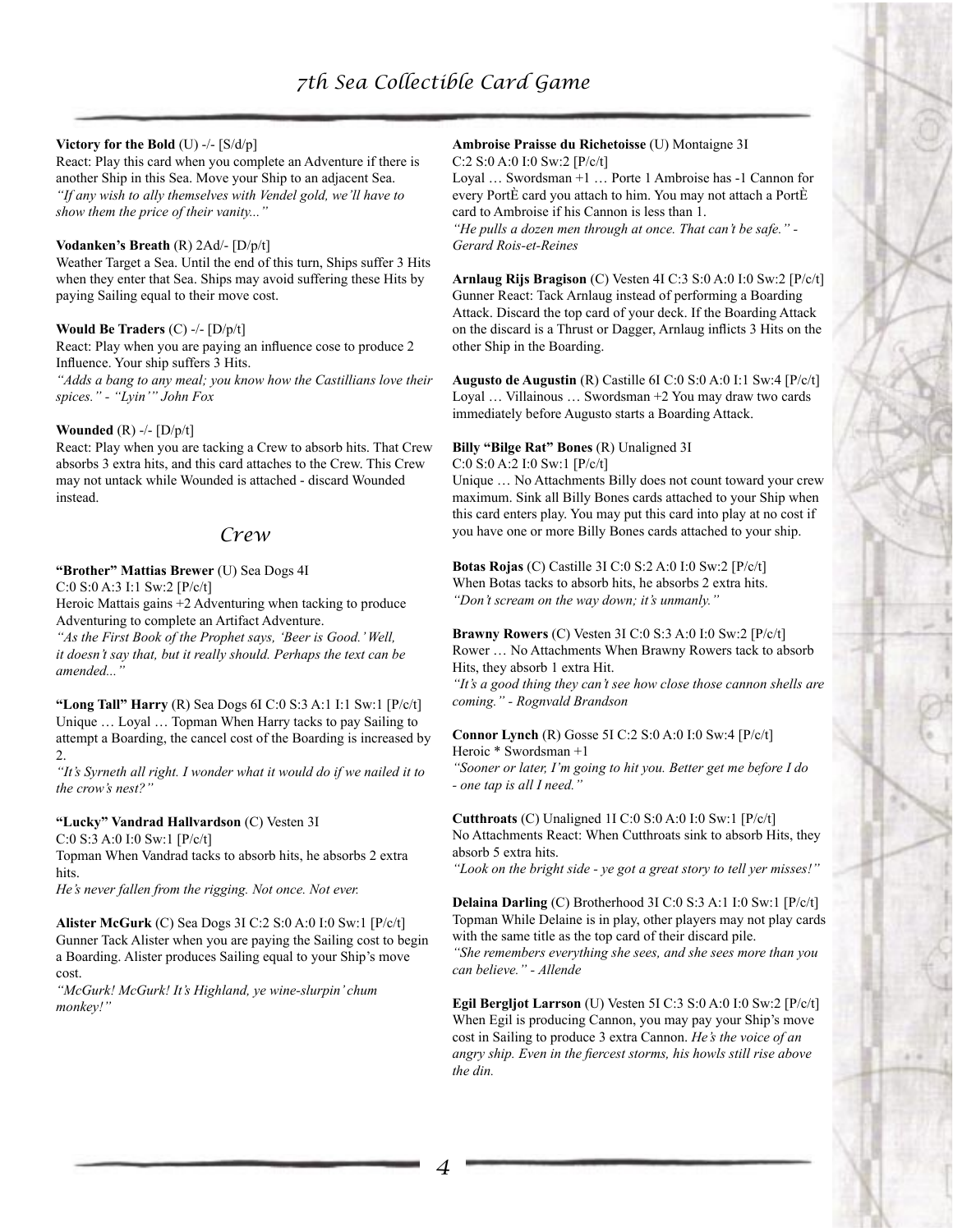**Felix "l'Aigle"** (C) Explorers 4I C:2 S:0 A:0 I:0 Sw:2 [P/c/t] Felix gains +1 Cannon for every Adventure attached to him which increases his Swashbucking.

*"Give me a sextant and a barrel of gunpowder and I'll sink any ship I can see."* 

**Fid Blue-Eye** (R) Vesten 4I C:0 S:0 A:2 I:1 Sw:2 [P/c/t] Unique Fid gains +2 to all skills if he has an Eye Attachment. *The knife he carries once took out his eye. It grew back, different than it was before. Late at night, he wonders what would happen if he put the other eye out with it.* 

**Gino Napoli** (U) Crimson Rogers 3I C:1 S:0 A:2 I:0 Sw:1 [P/c/t] Villainous When Gino tacks to produce Adventuring, you may tack another one of your Crew to produce 2 extra Adventuring. *"I get a lot of money to dig holes; it's Reis's business what he puts in them."* 

**Graham Hapworth** (C) Gosse 4I C:0 S:0 A:1 I:2 Sw:2 [P/c/t] Loyal … Heroic … Glamour 1 Graham has -1 Influence for every Glamour card you attach to him. You may not attack a Glamour card to Graham if his Influence is less than 1.

**Gris Hallisdottir** (U) Vesten 4I C:0 S:0 A:1 I:2 Sw:1 [P/c/t] Loyal … Laerdom 1

*"Yngvild saved me from the brink of despair. If she wants my magic, it's hers to take."*

**Gustolph Hirsch** (U) Corsairs 3I C:0 S:0 A:0 I:1 Sw:2 [P/c/t] Villainous Gustolph inflicts 1 extra hit during Boarding Atacks. React: Tack Gustolph to untack one of your Captive or Rower cards.

**Gytha Ives** (C) Crimson Rogers 3I C:1 S:3 A:0 I:0 Sw:1 [P/c/t] Villainous

*"She gnaws on that necklace at night like a pacifier." -Riant Gaucher* 

**Hoskuld Hardrada** (R) Vesten 6I C:0 S:3 A:2 I:2 Sw:3 [P/c/t] Unique … Loyal … Heroic … Swordsman +1 Act: Discard a Weather card from your hand to give Hoskuld +2 Swashbuckling for the remainder of the turn.

**Jaques Renault** (R) Unaligned 4I C:0 S:1 A:2 I:1 Sw:2 [P/c/t] Unique … Holy … Heroic … Swordsman +1 React: Tack Jaques when one of your other Crew inflicts Hits with a Boarding Attack. That Crew inflicts 2 extra Hits.

**Jorund Guttormson** (U) Vesten 3I C:0 S:0 A:2 I:2 Sw:4 [P/c/t] Villainous Any player may produce 6 Influence as an action to target and discard Jorund.

*The Vendel placed him on board with a sack of gold and a single command - "Betray Yngvild Olafssdottir."*

**Kedish the Crescent** (R) Crimson Rogers 7I C:4 S:0 A:0 I:1 Sw:1 [P/c/t] Loyal … Gunner When Kedish tacks to produce Cannon, you may

tack 1 Influence to produce 2 extra Cannon. *"A little surprise for the Avalons..."* 

**Kirsten Blumfeld** (U) Explorers 5I C:0 S:0 A:3 I:2 Sw:2 [P/c/t] Reduce the Influence cost of Kirsten to 2 if you have a completed Artifact Adventure in play.

*"Just becuase I'm Eisen doesn't mean I don't have style."* 

**Leila** (U) Unaligned 6I C:0 S:0 A:2 I:1 Sw:3 [P/c/t] Unique … Swordsman +2 When Leila tacks to produce Influence when you are hiring a Crew, she produces 2 extra Influence. *"It's two years on ship, certainly, but it's two years with her." - Jacques Renault* 

**Lowly Captives** (C) Corsairs 3I C:0 S:2 A:0 I:0 Sw:1 [P/c/t] Rower … Captive … No Attachments Lowly Captives may not be placed on a Heroic Captain's Ship. When Lowly Captives tack or sink to absorb Hits, they absorb 2 extra Hits.

**Marcel Entour** (C) Montaigne 3I C:0 S:3 A:0 I:0 Sw:1 [P/c/t] Topman When Marcel tacks to absorb hits, he absorbs 3 extra hits, except during Boarding.

*"I see in the dark. Better that than drop a lamp and light the whole sail, oui?"* 

**Michel Rois et Reines** (U) Montaigne 6I

C:0 S:3 A:0 I:3 Sw:2 [P/c/t] Experienced … Unique Act: Tack MichÈl to untack up to two of your Ally cards.

*His navigational skills finally paid off - with a promotion to Le Predateur des Mers.* 

**Musette Falisci** (R) Brotherhood 3I C:0 S:0 A:3 I:0 Sw:2 [P/c/t] Loyal … Fate 1 Musette has -1 Adventuring for every Fate card you attach to her. You may not attach a Fate card to Musette if her Adventuring is less than 1.

*"The Three are coming, Alesio. You will atone for your sins against them by betraying him..."* 

**Oar Team** (C) Unaligned 2I C:0 S:2 A:0 I:0 Sw:1 [P/c/t] Rower … No Attachments

*"At least we're making good time."* 

**Orm Greybeard** (U) Vesten 5I C:0 S:0 A:2 I:1 Sw:4 [P/c/t] Swordsman +1 When Orm tacks or sinks to absorb Hits, he absorbs 1 extra Hit.

*"I watched my daughter die before my eyes, and could do nothing to stop it. Do not ask me again why I am here."* 

**Peter Silver** (U) Gosse 5I C:2 S:3 A:0 I:1 Sw:2 [P/c/t] Swordsman +1

*"Take some guns, Captain. The Hanged Man may be grateful for your help, but we're still robbin' 'em, after all."* 

**Red the Adventurer** (U) Unaligned 4I

C:0 S:0 A:3 I:1 Sw:2 [P/c/t] Red gains +1 Adventuring for each Attachment card attached to her.

*"I collect things that's all. Trouble is, all the best things take a lot to get a hold of."*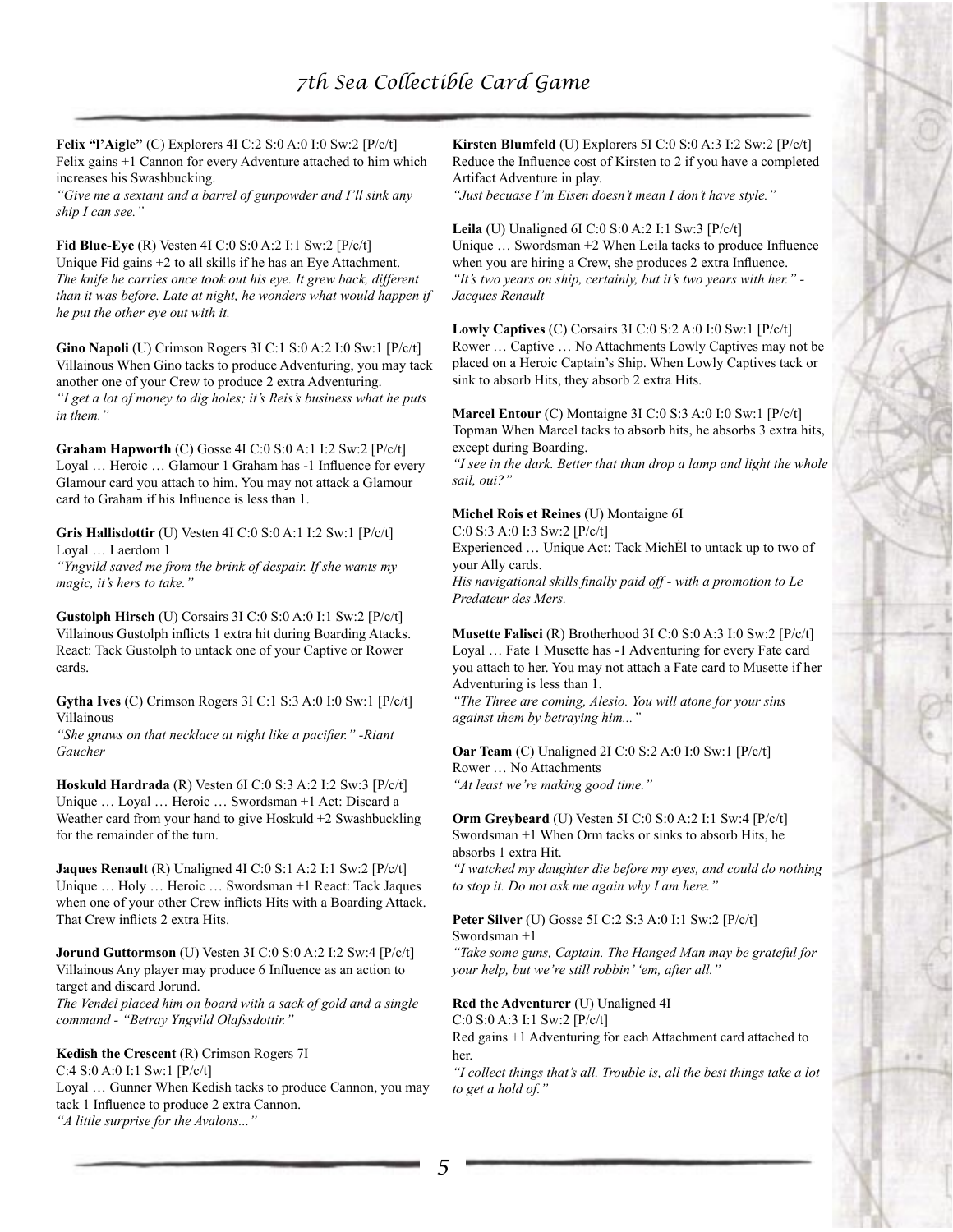**Red Thorfild** (R) Vesten 8I C:1 S:3 A:3 I:2 Sw:3 [P/c/t]

Unique … First Mate … Loyal … Villainous … Swordsman +2 React: Target the other Ship when Red tacks to absorbs Hits during Boarding. Inflict 3 Hits to that ship.

**Rognvald Brandson** (R) Vesten 3I C:0 S:0 A:1 I:0 Sw:1 [P/c/t] Unique … Heroic Rognvald gains +1 Influence for every completed Adventure you have in play. *"Once, long ago, in the land of snow and ice, a pretty maid was* 

*held prisoner by the King of the Giants...."* 

## **Rosamonde du Montaigne** (R) Montaigne 4I

C:0 S:0 A:1 I:2 Sw:1 [P/c/t]

Experienced … Unique … Loyal React: Discard one card from your hand when you bring an Ally into play. You may attach that Ally to any Sea.

*"You saved the captain's life, Rosamonde. Think on that before you judge yourself too harshly." - Gerard Rois-et-Reines* 

**Santino Medrano** (U) Castille 5I C:3 S:0 A:3 I:0 Sw:1 [P/c/t] Instead of performing a Boarding Attack, Santino may tack to inflict 2 Hits on the other Ship in the Boarding. *"My father was Vodacce, but don't hold that against me."* 

**Scurvy Dogs** (C) Unaligned 1I C:0 S:0 A:0 I:0 Sw:1 [P/c/t] No Attachments The Scurvy Dogs count as two Crew against your crew maximum. When Scurvy Dogs tack to absorb Hits, they absorb 5 extra Hits.

*"Hey You! C'mere, you gotta see this! Harvey does the greatest thing with his knife..."* 

**Sigvaldi Sveinson** (R) Vesten 5I C:0 S:3 A:0 I:1 Sw:3 [P/c/t] Unique React: Tack Sigvaldi when you push him forward to start a Boarding Attack. If Sigvaldi inflicts Hits with the Boarding Attack, he inflicts 3 extra Hits.

**Tarsis the Mad** (R) Corsairs 5I C:0 S:0 A:3 I:0 Sw:1 [P/c/t] *"Bear left, and throw the meat overboard now!"* 

**The Gullet** (U) Unaligned 2I C:0 S:0 A:1 I:0 Sw:2 [P/c/t] Act: Tack The Gullet and target a Pet in this Sea. Sink the Pet. *"Birdie taste... like chicken."* 

**The Kire** (R) Unaligned 6I C:0 S:0 A:2 I:1 Sw:4 [P/c/t] Unique … First Mate … Heroic When The Kire tacks to aborb Hits, he absorbs 2 extra hits. When The Kire tacks to produce Influence for hiring an Unaligned Crew, he produces 2 extra Influence.

**Thordis Bjerregaard** (U) Vesten 6I C:0 S:3 A:1 I:0 Sw:2 [P/c/t] Topman … Rower React: Untack Thordis after your Ship enters a Boarding that is not canceled. Thordis may perform this reaction once per turn.

**Timothy le Beau** (F) Montaigne 10I C:0 S:0 A:0 I:2 Sw:2 [P/c/t] Experienced … Unique … First Mate … Loyal … Porte 2 Act: Tack Timothy and target a Ship. Timothy inflicts 2 Hits on that Ship.

*"I'm the best you'll ever see. The Portal and I, we have an understanding."* 

**Ulf Karlseen** (R) Explorers 4I C:0 S:4 A:1 I:1 Sw:1 [P/c/t] Loyal … Laerdom 1 Ulf has -1 Sailing for every LÊrdom card you attach to him. You may not attach a LÊerdom card to Ulf if his Sailing is less than 1.

*"My ancestors told me to follow McCormick. They say he leads to wonders that the world has never seen..."* 

**Valkyries** (C) Vesten 3I C:0 S:0 A:1 I:0 Sw:2 [P/c/t] Loyal … No Attachments When Valkyries tack to absorb hits, they absorb 2 extra Hits. Valkyries inflict 1 extra hit during Boarding Attacks.

*"For Vestenmannavnjar! For the glory of our ancestors!"* 

**Vivianna Etalon du Toille** (C) Montaigne 4I

C:0 S:3 A:0 I:0 Sw:2 [P/c/t]

Holy … Swordsman +2 If Vivianne's opponent in a Boarding Attacks is Holy, Vivianne's Boarding Attack inflicts 2 extra Hits. *"I love my country, as the Castillians love theirs. We shall see whose love proves stronger."* 

**Willie Wilcox** (U) Brotherhood 5I C:2 S:0 A:0 I:1 Sw:3 [P/c/t] Willie inflicts 2 extra Hits during Boarding Attacks. *"He's tougher than those bergs out there, and he'll bash anyone who lays a finger on his brother." - Thom Brunner*

## *Adventures*

## **Aether Compass** (R) [T/c/s]

2 Seas Away To Complete: Tack 15 Adventuring (8 if completed in Frothing Sea). Unique … Artifact … Ship Attachment Tack the Aether Compass when paying to discard or put into play a Control card. Aether Compass produces 3 points of the appropriate skill. *"At last, I've found the key." - Guy McCormick* 

## **Barcino Fortress** (U) [T/c/s]

1 Sea Away To Complete: Tack 6 Adventuring (2 if completed in the Frothing Sea and you have The River in play). Crew Attachment: +4 Cannon.

*"Orduno has broken our blockade, but we still hold the River and we intend to keep it." - Amiral Valoix-Praisse* 

## **Fine Rope and Tackle** (C) [T/c/s]

1 Sea Away To Complete: Tack 2 Adventuring (1 if completed in the Trade Sea). Goods … Crew Attachment: +2 Sailing. *"It's a fishing line. For catching pirates." - The General* 

## **Fresh Powder** (C) [T/c/s]

1 Sea Away To Complete: Tack 2 Adventuring (1 if completed in la Boca). Goods … Crew Attachment: +2 Cannon. *"Let's give the Hanged Man a proper welcome." - The General* 

## **Montaigne Exports** (U) [T/c/s]

1 Sea Away To Complete: Tack 6 Adventuring (2 if completed in Frothing Sea and you have The River in play). Crew Attachment: +3 Influence.

*"'Tis a fine vintage, me boy. Ye coulda sold 'em fer a kings ransom... if ye'da made it te port. Har-har!"*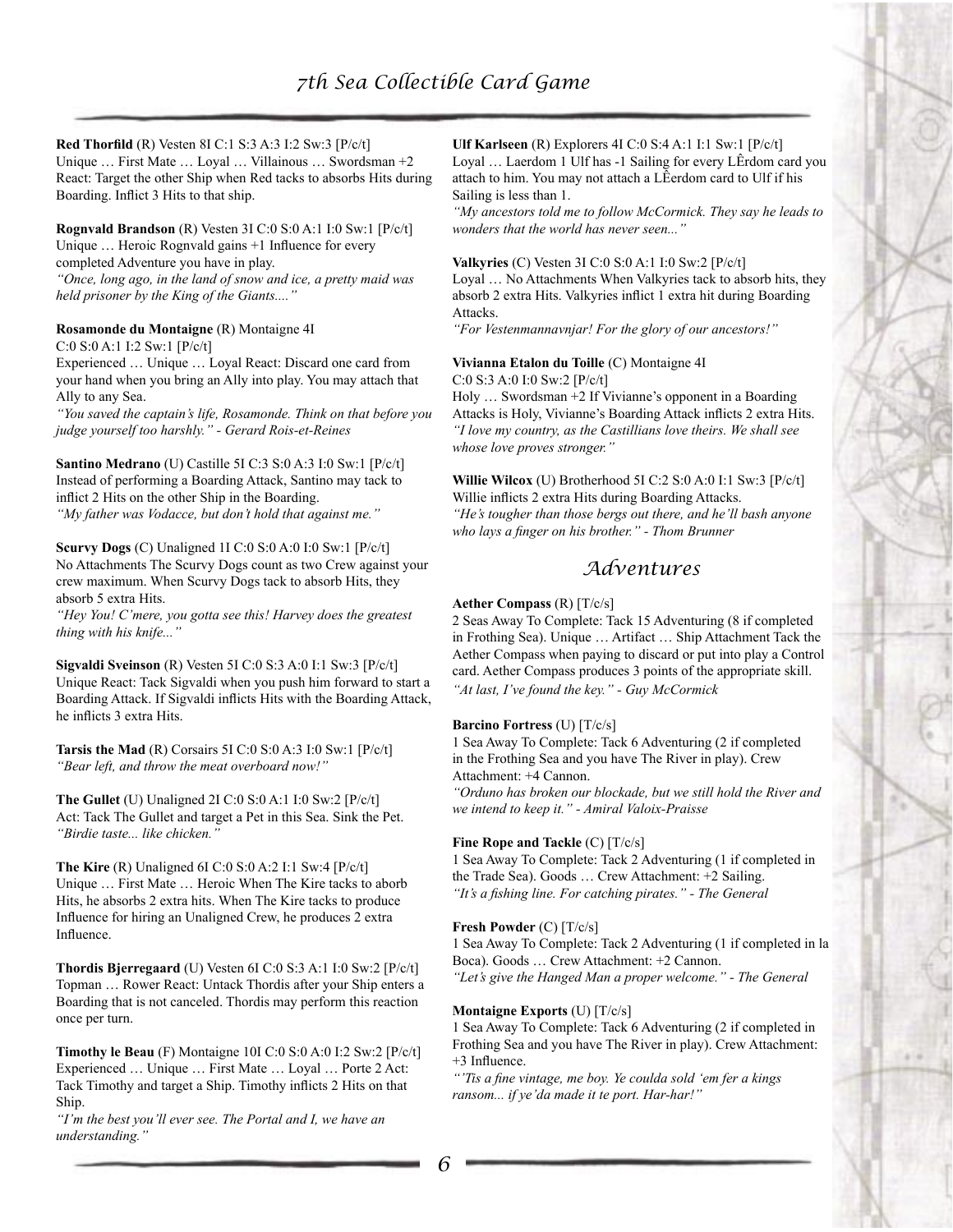## **Navigational Tools** (C) [T/c/s]

1 Sea Away To Complete: Tack 2 Adventuring (1 if completed in Frothing Sea). Item … Crew Attachment: +2 Adventuring. *"I had to pass through the Castillian front to get these... the best in all of Theah."*

#### **Offensive Maneuvers** (C) [T/c/s]

1 Sea Away To Complete: Tack 2 Adventuring (1 if completed in the Frothing Sea). Crew Attachment: This Crew inflicts 2 extra hits during Boarding Attacks.

*"Tell King Sandoval that the Montaigne blockade is no more." - Admiral Orduno* 

#### **Ring of Honor** (R) [T/c/s]

1 Sea Away To Complete: Tack 4 Adventuring (2 if completed in Frothing Sea). Unique … Artifact … Heroic Crew Attachment Tack Ring of Honor when one of your Heroic Crew is tacking to absorb Hits during Boarding to absorb 3 Hits.

#### **Ring of Villany** (R) [T/c/s]

1 Sea Away To Complete: Tack 4 Adventuring (1 if completed in the Forbidden Sea). Unique … Artifact … Villianous Crew Attachment React: Tack Ring of Villany when one of your Villianous Crew inflicts Hits during a Boarding. Inflict 3 extra Hits.

#### **Runed Ship's Wheel** (R) [T/c/s]

1 Sea Away To Complete: Tack 5 Adventuring (2 if completed in Trade Sea). Unique … Artifact … Ship Attachment React: Tack the Ship's Wheel when you are targeted by a Weather card. Cancel the effects of that card.

#### **Sighted Pistol** (C) [T/c/s]

1 Sea Away To Complete: Tack 2 Adventuring (1 if completed in the Forbidden Sea). Item … Crew Attachment: This Crew inflicts 2 extra hits during Boarding Attacks.

## **Slashing Across the Decks** (R) [T/c/s]

3 Seas Away To Complete: Tack 3 Adventuring (2 if completed in the Mirror). Crew Attachment: +2 Swashbuckling. This Crew inflicts 2 extra hits during Boarding Attacks.

*"Ha-ha! Dodge-parry-riposte-thrust! Or is it dodge-thrust-riosteparry? Oh well..."*

#### **Spit in Death's Eye** (C) [T/c/s]

1 Sea Away To Complete: Tack 3 Adventuring (2 if completed in the Trade Sea). Crew Attachment: You may draw one card immediately before this Crew starts a Boarding Attack. *"Live every moment like it's yer last."* 

#### **Stolen Documents** (C) [T/c/s]

1 Sea Away To Complete: Tack 2 Adventuring (1 if completed in the Forbidden Sea). Illegal … Item … Crew Attachment: +1 Influence.

*"He's got so many, he won't miss one or two"* 

## **Stolen Sword** (U) [T/c/s]

2 Seas Away To Complete: Tack 2 Adventuring (1 if completed in the Frothing Sea). Illegal … Item … Crew Attachment: +1 Swashbuckling. This Crew inflicts 2 extra hits during Boarding Attacks.

### **The Second Switch** (R) [T/c/s]

3 Seas Away To Complete: Tack 2 Adventuring (1 if completed in Trade Sea). Crew Attachment: +4 Adventuring.

## *Attachments*

### **"Captain"** (R) 2Ad [C/d/s]

Crew Attachment … Unique React: Tack this card when you are paying an Adventuring cost to produce 3 Adventuring. *"You can't surrender to me; you have to surrender to the Captain..." - Jeremiah Berek* 

#### **"Pack 'em In!"** (U) 1In [C/d/s]

Captive Crew Attachment This Crew counts one less toward your Ship's crew maximum (minimum 0). *"Shut up an' move over! There's room fer ten more of ye in there!"* 

### **Advanced Swordsmanship** (R) 2In [C/d/s]

Crew Attachment … Swordsman 1 Knack (May only be attached to a Crew with Swordsman) +2 Swordsman (This Crew inflicts 2 extra Hits during Boarding Attacks.)

*"But two cuts is so boring, Felipe. Wouldn't three be more interesting..." SLASH! "...or four..." SLASH! "...or five?"*

#### **Adventuring Gally** (U) 4In [C/d/s]

This Sea Attachment … Ally Any player in this Sea may discard this card by producing 3 Swashbucking or Cannon as an action. Act: Tack this card to attach it to a Sea adjacent to this Sea. Act: Tack this card to complete one of your Adventures in this Sea with an Adventuring cost of 3 or less.

#### **Allied Warship** (U) 3In [C/d/s]

This Sea Attachment … Ally Any player in this Sea may discard this card by producing 5 Swashbuckling or Cannon as an action. Act: Tack this card to attach it to a Sea adjacent to this Sea. Act: Tack this card and target an Ally or Prize card in this Sea. Sink that card.

*"We need the General back here. Now."*

#### **Armed Brig** (U) 6In [C/d/s]

This Sea Attachment … Ally Any player in this Sea may discard this card by producing 5 Swashbucking or Cannon as an action. Act: Tack this card to attach it to a Sea adjacent to this Sea. Act: Tack this card and target a Ship in this Sea. Inflict a 4 hit Cannon Attack on the target.

#### **Armed Frigate** (U) 8In [C/d/s]

This Sea Attachment … Ally Any player in this Sea may discard this card by producing 7 Swashbucking or Cannon as an action. Act: Tack this card to attach it to a Sea adjacent to this Sea. Act: Tack this card and target a Ship in this Sea. Inflict a 5 hit Cannon Attack on the target.

#### **Basic Swordsmanship** (C) 1In [C/d/s]

Crew Attachment This card may not be attached to a Crew which has the Swordsman trait. This Crew gains the Swordsman +1 trait (This Crew inflicts 1 extra Hit during Boarding Attacks.)

*"Cut two this way and I'll let you use a real sword." - Felipe Jose de Granjero*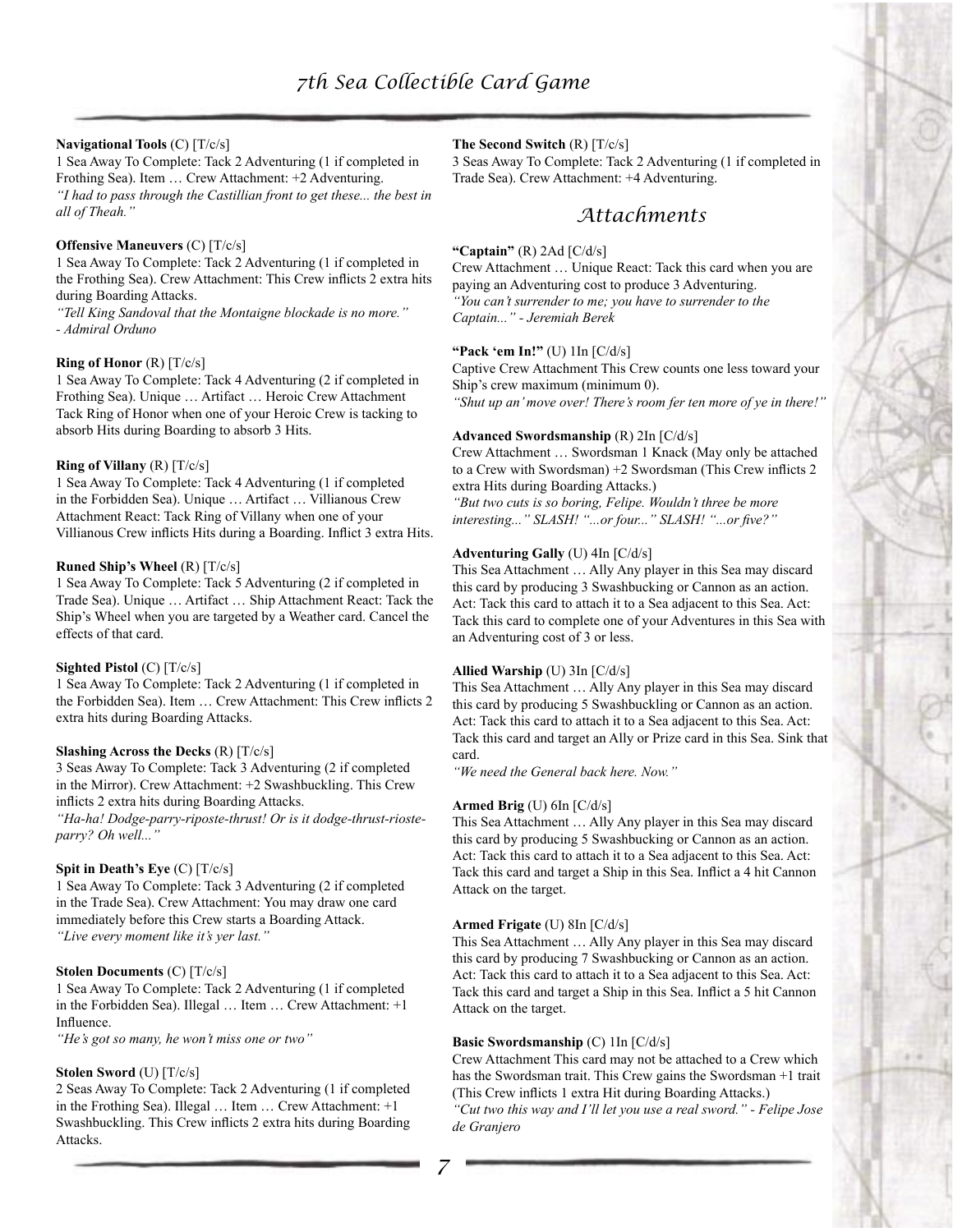## **Castillian Navy** (U) 11Ca [C/d/s]

La Boca Attachment … Unique … Control You must be in la Boca to play this card. Any player in la Boca may discard this card by tacking 14 Sailing as an action. While Castillian Navy is in play, you have +10 Sailing for determining Initiative. Act: Tack to get a Control card from your deck, show it to your opponents, and put it in your hand. Shuffle your deck.

#### **Cheap Cutlass** (C) 3In [C/d/s]

Crew Attachment … Item … Cheap Discard Cheap Cutlass when this Crew inflicts Hits with a Boarding Attack. This Crew inflicts 2 extra Hits.

*"You ever see what rust can do to a gut wound?"* 

## **Cheap Sails** (C) 3In [C/d/s]

Ship Attachment … Item … Cheap React: Discard this card when you are paying a Sailing cost to produce Sailing equal to your Ship's move cost.

*"The wind is not your friend."* 

### **Cheap Tools** (C) 2In [C/d/s]

Crew Attachment … Item … Cheap Discard Cheap Tools when this Crew tacks to pay an Adeventuring cost. The Crew produces 3 extra Adventuring.

*"Our navigator stuck himself with one. His arm swelled up like an Eisen sausage."* 

### **Coastal Patrols** (U) 11In [C/d/s]

Frothing Sea Attachment … Unique … Control You must be in the Frothing Sea to play this card. Any player in the Frothing Sea may discard this card by tacking 14 Swashbuckling as an action. React: Tack this card when you suffer hits. You suffer 4 fewer Hits. Act: Tack to get a Control card from your deck, show it to your opponenets, and put it in your hand. Shuffle your deck.

#### **Corsairs Figurehead** (R) - [C/d/s]

Corsair Ship Attachment … Unique … Figurehead Act: Tack the Figurehead while you have 3 or more completed Adventures in play to look at the top card of your deck. You may put it back on top of your deck or discard it.

## **Crescent Treasures** (U) 11Sw [C/d/s]

Forbidden Sea Attachment … Unique … Control You must be in the Forbidden Sea to play this card. Any player in the Forbidden Sea may discard this card by tacking 14 Influence as an action. While this card is in play, your Crew absorb 1 extra Hit when they tack to absorb Hits. Act: Tack to get a Control card from your deck, show it to your opponents, and put it in your hand. Shuffle your deck.

#### **Dirk** (C) 4Ad [C/d/s]

Crew Attachment … Item This Crew inflicts 1 extra Hit during Boarding Attacks.

*"Ye don't want that little girls knife. Here, lemme get ye a real knife..." - Angus McCloud* 

## **El Vago** (R) 3In [C/d/s]

Sea Attachment … Unique You must be in la Boca and have a Brotherhood Captain to play this card. Act: Target a Ship in this Sea and tack El Vago to inflict 2 Hits on that Ship. Act: Tack El Vago to attach him to a different Sea.

#### **Fine Boots** (C) 3Ad [C/d/s]

Crew Leg Attachment … Item +1 Influence. A Crew may not have more than one Leg Attachment.

*"They look better on her than the Montaigne sissy she took them from."*

### **Good Use of Space** (C) - [C/d/s]

Target Ship Attachment When this card enters play, target one of your Ship Attachments. While this card is in play, that Attachment counts one less toward your Ships crew maximum (minimum 0). *"Um, sir? I can't feel my legs."*

#### **Gosse Figurehead** (R) - [C/d/s]

Gosse Ship Attachment … Unique … Figurehead While you have 3 or more completed Adventures in play, you have +10 Sailing for the purposes of determining Initiative.

#### **Herje (Ruin)** (R) - [C/d/s]

Crew Attachment - Laerdom 1 Knack (May only be attached to a Crew with Laerdom 1 or more) Act: Discard Herje and target a Sea Attachment in this Sea. Discard that Sea Attachment.

#### **Kjott (Flesh)** (F) - [C/d/s]

Vesten Captain Attachment … Unique … Letter of Marque You must have two or more Loyal Vesten Crew on your Ship to put Kjott into play. While Kjott is attached to your Captain, all of your Vesten Crew absorb 1 extra Hit when tack to absorb Hits.

#### **Main Gauche** (C) - [C/d/s]

Crew Attachment … Item This Crew's Boarding Attacks that finish with a Dagger inflict 2 extra Hits. *They call the Ambrogia style dishonorable, but a second blade can mean the difference between life and death.*

#### **Nod (Intensity)** (U) - [C/d/s]

Crew Attachment … Laerdom 1 Knack (May only be attached to a Crew with Laerdom 1 or more) React: Tack Nod when one of your Weather cards is inflicting Hits. That card inflicts 2 extra Hits. *"Now tast the power of a people betrayed!" - Gris Hallisdottir* 

#### **Northern Allies** (U) 11Ad [C/d/s]

Trade Sea Attachment … Unique … Control You must be in the Trade Sea to play this card. Any player in the Trade Sea may discard this card by producing 14 Cannon as an action. While this card is in play your hand size is increased by 1. Act: Tack this card to get a Control card from your deck, show it to your opponents, and put it in your hand. Shuffle your deck.

#### **Panzerhand** (C) 2In [C/d/s]

Crew Attachment … Item React: Tack Panzerhand as a Boarding Attack to reverse a Thrust or Slash Boarding Attack played by your opponent against this Crew. This card produces a Punch Boarding Attack. Until the end of this Boarding, this Crew's Boarding Attacks that finish with a Punch inflict 2 extra hits.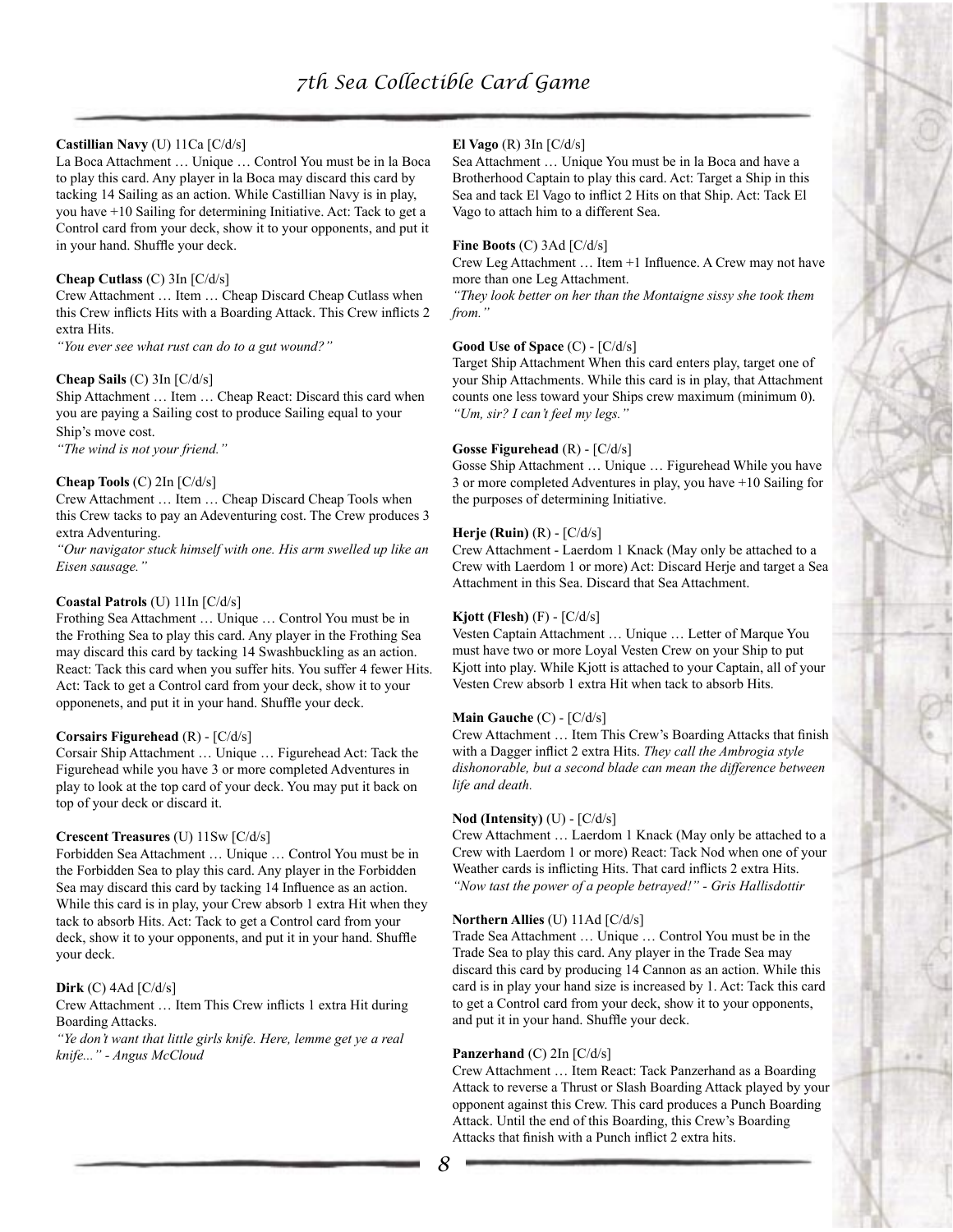## **Pocket Money** (C) 3Ad [C/d/s]

Crew Attachment … Item … Cheap React: Discard Pocket Money when you are playing an Influence cost to produce 2 Influence. *"But that's not all! You also get two years of fresh air and exercise aboard one of the finest ships to sail the seas!"* 

## **Powder Keg Tavern** (R) 2Ad [C/d/s]

Sea Attachment … Unique Any player in this Sea may sink this card by paying 3 Cannon as an action. Act: Tack Powder Keg Tavern while your Ship is in this Sea to inflict 2 Hits on all Ships in this Sea, beginning with the player on your left. *"I told him to stop drinking from the swill barrel, but oh no, he never listened to ol' Simon."*

### **Pulling Through** (R) - [C/d/s]

Crew Attachment … Porte 1 Knack (May only be attached to a Crew with Porte 1 or more) React: Discard this card to target one of your Adventures up to a number of seas away equal to this Crews PortÈ. You may immediately complete that Adventure as if your Ship were in that Sea.

*"I'd close my eyes first, if I were you." - Timothy le Beau* 

## **Ruby Earring** (C) 4Ad [C/d/s]

Crew Attachment … Item +1 Swashbuckling *"Talk back to me again, and you'll lose more than just your earlobe." - The General* 

## **Scarlet Launch** (R) 3Ad [C/d/s]

Vesten Ship Attachment … Unique React: Tack Scarlet Launch when a Sea Attachment targets one of your cards. Negate the effects of that Sea Attachment.

*The crew of the Revensj doesn't punish their prisoners... they feed them to the sirens.* 

#### **Scary Tattoo** (C) 4Ad [C/d/s]

Crew Attachment You may draw one card immediately before this Crew starts a Boarding Attack.

*"Don't worry; the real ones are much, much worse."*

#### **Secret of the Winds** (R) 11Sa [C/d/s]

The Mirror Attachment … Unique … Control You must be in the Mirror to play this card. Any player in the Mirror may discard this card by producing 14 Adventuring as an action. React: Tack this card when another Ship attempts a Boarding with your Ship. The Boarding attempt is canceled. Act: Tack this card to get a Control card from your deck, show it to your opponents, and put it in your hand. Shuffle your deck.

## **Silver Earring** (C) 3Ad [C/d/s]

Crew Attachment … Item +1 Adventuring *"Espera used to tell me that it gleamed like the fire in his heart. So I broke his leg." -Dalia* 

#### **Small Fortress** (U) 3Ad [C/d/s]

Sea Attachment Any player in this Sea may sink Small Fortress by paying 5 Cannon as an action. Act: Tack to target a Ship in this Sea. Small Fortress inflicts a 3 Hit Cannon Attack on that Ship.

## **Speedy Courier** (U) 4In [C/d/s]

This Sea Attachment … Ally Any player in this Sea may discard this card by producing 4 Swashbucking or Cannon as an action. Act: Tack this card to attach it to a Sea adjacent to this Sea. React: Tack when you are playing an Influence cost and the Courier is not in your Sea to produce 2 Influence.

*"No!" The General shouted. "We're so close!"* 

#### **Stans (Calm)** (U) - [C/d/s]

Crew Attachment … Laerdom 1 Knack (May only be attached to a Crew with Laerdom 1 or more) React: Tack Stans when your cards are targeted by a Weather card. Cancel the effects of that card. *"Fury must be balanced by calm."* 

### **Sterk (Wholeness)** (U) - [C/d/s]

Crew Attachment - Laerdom 1 Knack (May only be attached to a Crew with Laerdom 1 or more) React: Discard this card when you suffer Hits. You suffer 3 fewer Hits.

#### **Styrke (Strength)** (U) - [C/d/s]

Crew Attachment - Laerdom 1 Knack (May only be attached to a Crew with Laerdom 1 or more) While this card is in play, this Crew inflicts 2 extra Hits during Boarding Attacks. *"Shall I pluck your limbs off like a fly? "*

### **The Ogre** (U) - [C/d/s]

Crew Attachment - Glamour 1 Knack (May only be attached to a Crew with Glamour 1 or more) This Crew has +1 Swashbuckling during Boardings.

#### **The River** (R) 4Ad [C/d/s]

Frothing Sea Attachment … Unique React: Tack The River when you are paying an Influence cost to produce 1 Influence. It cuts through the continent like a broad blade. *Control it, and you control Theah.* 

## **Tugging the Strands** (R) - [C/d/s]

Crew Attachment - Fate 2 Knack (May only be attached to a Crew with Fate 2 or more) Act: The Actions phase ends. Play proceeds to the Draw phase. Sink this card.

*Alesio closed her eyes as the General's cannons fired. Destiny would be changed now, or the Brotherhood would die beneath the onslaught.*

#### **Unexpected Hero** (C) 3Ad [C/d/s]

Crew Attachment This card may only be attached to a Cew with the No Attachments trait. This Crew no longer has the No Attachments trait.

*"I-- I killed him..." - Rosamonde du Montaigne* 

#### **Vesten Figurehead** (R) - [C/d/s]

Vesten Ship Attachment … Unique … Figurehead Act: Tack the Vesten Figurehead while you have 3 or more completed Adventures in play to target another Ship in this Sea. You inflict a 2 Hit Cannon Attack on that Ship.

## **Villskap (Fury)** (U) - [C/d/s]

Crew Attachment - Laerdom 1 Knack (May only be attached to a Crew with Laerdom 1 or more) Act: Tack this card and pay 1 Adventuring to target a Ship in this Sea. Inflict 2 Hits on that Ship.